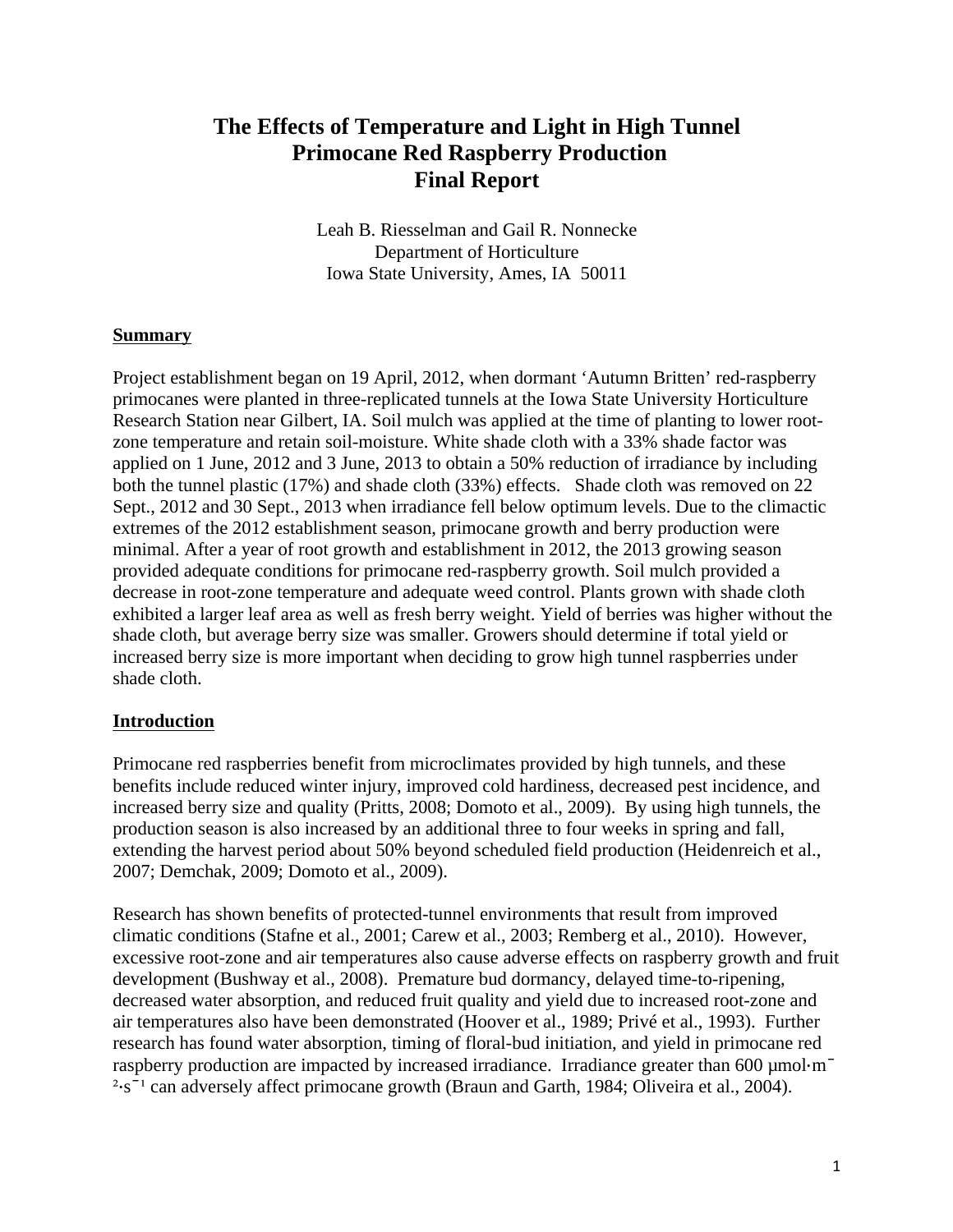Elevated air temperature slows down primocane height and growth rate (Heide and Sonsteby, 2011). Primocane-fruiting red raspberries initiate flowers on the distal buds during long days or warm temperatures of summer in the Northern Hemisphere (Lockshin and Elfving, 1981; Pritts, 2008). As air temperature increases from 9.9  $\degree$ C to 24  $\degree$ C, cane height and growth rate increase, advancing flowering and fruiting primordia (Carew et al., 2003). Similarly, 'Autumn Bliss' primocane time-to-flowering decreased as air temperature increased from 15 °C to 24 °C (Carew et al., 2003). In addition, quantity of flowering laterals increased distally down the cane as temperatures approached the optimum range (Heide and Sonsteby, 2011).

Time-to-flowering decreased as air temperature increased beyond 24 °C (Carew et al., 2003; Jett, 2011). Remberg et al. (2010) found that berry weight decreased as harvest period progressed and temperature increased. Further research indicated that air temperature greater than 25 °C approximately doubles the evapotranspiration rate in primocane-fruiting 'Heritage' and 'Reville', resulting in an increased water absorption requirement and delayed growth response (Crandall and Daubeny, 1990; Heide and Sonsteby, 2011).

Growth and development of primocanes also are sensitive to optimum root-zone temperature. Privé et al. (1993) found that primocane-fruiting cultivars exhibited increased root and shoot growth with root-zone temperatures less than 16 °C. Organic mulches decrease root-zone temperatures in various fruit crops (Teasdale and Mohler, 1991). Hoppula and Salo (2007) reported improved strawberry fruit size, yield, and leaf area due to increased soil moisture from decreased root-zone temperature and water loss. In contrast, root-zone temperatures greater than 16 °C inhibited raspberry cane elongation, decreased plant assimilation rate, and reduced fruit quality (Hoppula and Salo, 2007; Privé et al. 1993).

Primocane fruit yield also is correlated with increased irradiance (Oliveira et al., 2004). Primocane-fruiting red raspberries initiate flowers when irradiance is the highest (Carew et al., 2003). Bud dormancy, delayed time-to-ripening, and decreased fruit quality and weight result when irradiance exceeds 600  $\mu$ mol·m<sup>-2</sup>s<sup>-1</sup> (Oliveira et al., 2004; Remberg et al., 2010). Moreover, fruit yield is negatively correlated with decreased cane and leaf light interception as the result of increased adventitious shoots and flowering laterals (Oliveira et al., 2004).

Despite widespread findings of the effects of increased air-and root-zone temperature, and irradiance, research linking these critical factors with the physiological characteristics of growth and fruit yield of primocane-fruiting red raspberry is limited. Our objectives were to (1) assess the relationship between temperature and irradiance and their influence on primocane growth and development and (2) evaluate the efficacy of shade cloth and soil mulch in reducing temperature and irradiance during high tunnel primocane red raspberry production.

### **Materials and Methods**

Experiments were conducted at the Iowa State University (ISU) Horticulture Research Station (lat. 42°06'30" N; long. 93°35'08" W), rural Ames, IA in the 2012 and 2013 growing seasons. Initial soil samples indicated a Clarion-Webster loam soil series consisting of 3.6% organic matter and having a pH of 6.5. Day neutral strawberry (*Fragaria* ×*ananassa*) planting in 2011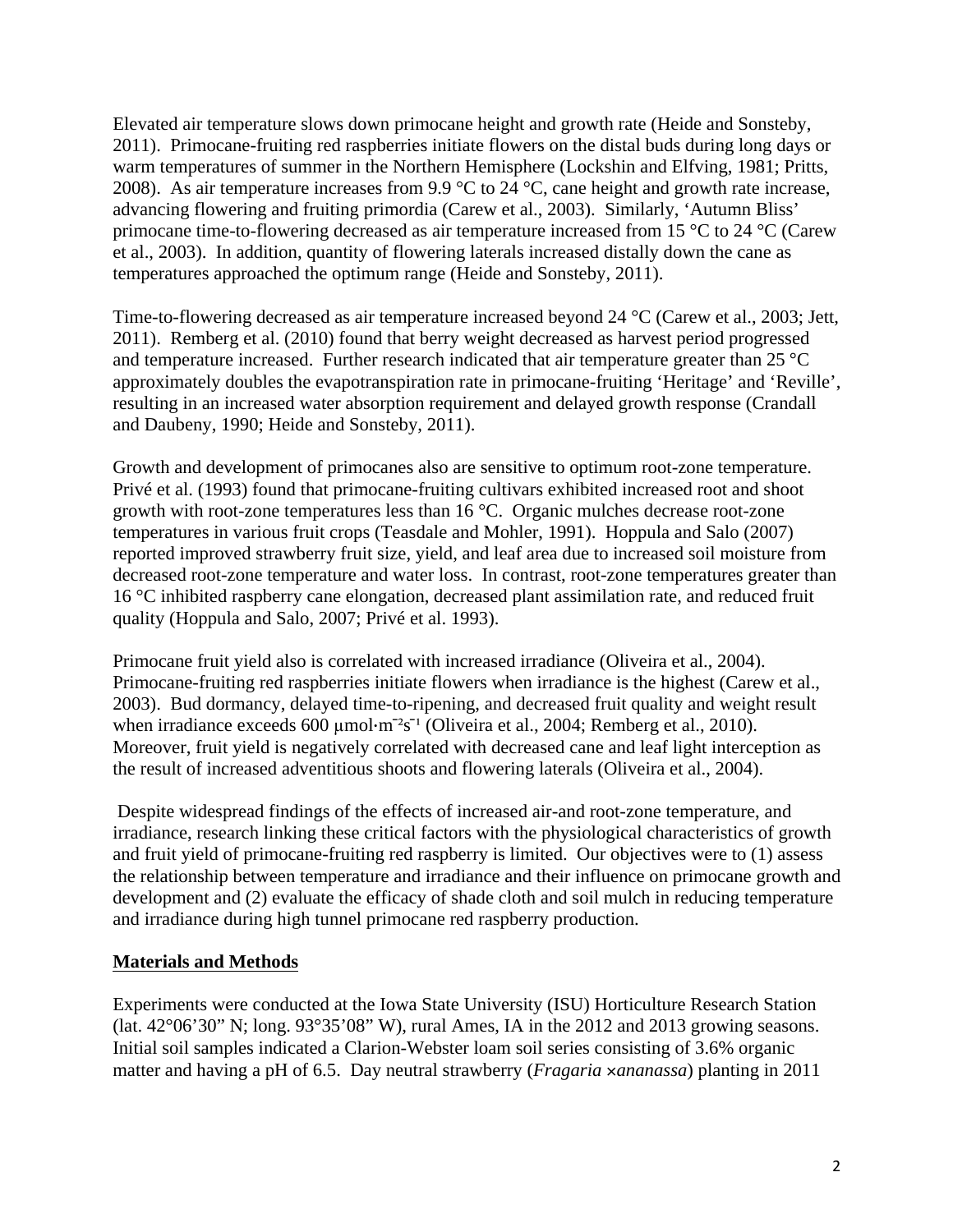preceded raspberry establishment. Three identical tunnel structures (11.0 x 4.3 m) covered with 6-ml polyethylene plastic were utilized (FarmTek, Dyersville, IA).

Dormant, one-year-old canes of primocane red raspberry 'Autumn Britten' (Nourse Farms, South Deerfield, MA) were planted on 18 April, 2012 in raised beds 9.1 m long and 61 cm wide. Canes were spaced 46 cm apart within rows and 120 cm between rows. Raspberry canes were trained on a temporary T-trellis, with twine located at heights of 90 and 180 cm. Plants were watered and fertilized by trickle irrigation at recommended rates (Bushway et al., 2008). At planting, switchgrass mulch (Armstrong Research Farm, Lewis, IA) was applied to a depth of 15.2 cm.

Before treatment application, tunnel polyethylene-plastic covering exhibited a 17% irradiance reduction as measured with a quantum sensor (LI-190) data logger (LI-1400) (LI-COR Inc., Lincoln, NE). White shade cloth that provided 33% shade factor (Hummert International, Springfield, MO) was installed on 1 June, 2012 and 3 June, 2013 under the polyethylene-plastic covering, resulting in the 50% target reduction of irradiance, as suggested by Willits (2003). Irradiance was measured weekly, at 12:00 p.m., above the soil surface at plant canopy heights of 30 and 90 cm using an LI-191 line quantum sensor. Irradiance was also measured at three randomly selected locations under shade cloth treatments using an LI-190 quantum sensor, and LI-1400 data logger (LI-COR, Lincoln, NE). Shade cloth was removed on 22 Sept., 2012, and 30 Sept., 2013 when irradiance had decreased below 600  $\mu$ mol·m<sup>-2</sup>s<sup>-1</sup>.

Air- and root-zone temperature were recorded under main and sub-plot treatments of high tunnel and open field at the primocane shoot apex and a root-zone depth of 10.2 cm with WatchDog<sup>™</sup> B-Series Temperature Loggers (Spectrum Technologies, Plainfield, IL). Temperature was recorded at 60-min intervals and was averaged over every 24-hr period. Data on total cane height, leaf number, and number of vegetative laterals were collected at the end of the harvest period from five randomly selected canes in 2012, and six randomly selected canes in 2013, from each treatment. For fruiting characteristics, we determined the number of fruiting laterals per cane, length of flowering laterals, and fruit number per cane. Berries were harvested every 2 to 4 days, and total weight, fruit yield, and average fresh and dry weight of berries were recorded. Mean fresh and dry berry weights were calculated from the average of ten fresh and dried berries from each treatment over the harvest period. Leaf area per cane was quantified with a Li-Cor LI-3100C Area Meter (LI-COR, Lincoln, NE) on the five and six canes in each treatment in 2012 and 2013, respectively.

Flower bud development data were taken throughout the 2013 growing season on three randomly selected canes in each treatment. Julian dates of flower initiation, bud break, petal fall, and first harvest were recorded.

A split-plot, randomized complete block design was used. Main-plot treatment of 50% shade cloth (33% shade plus 17% tunnel plastic reduction) was assigned randomly to three replicated tunnels, creating a block effect of either shade cloth with tunnel plastic covering ("50% shade") or tunnel plastic-covering alone at 17% shade ("tunnel"). Sub-plots were selected randomly for switchgrass (*Panicum virgatum* L.) mulch under main plot treatments of 50% shade or tunnel, creating two additional treatments of shade cloth with switchgrass mulch ("50% shade plus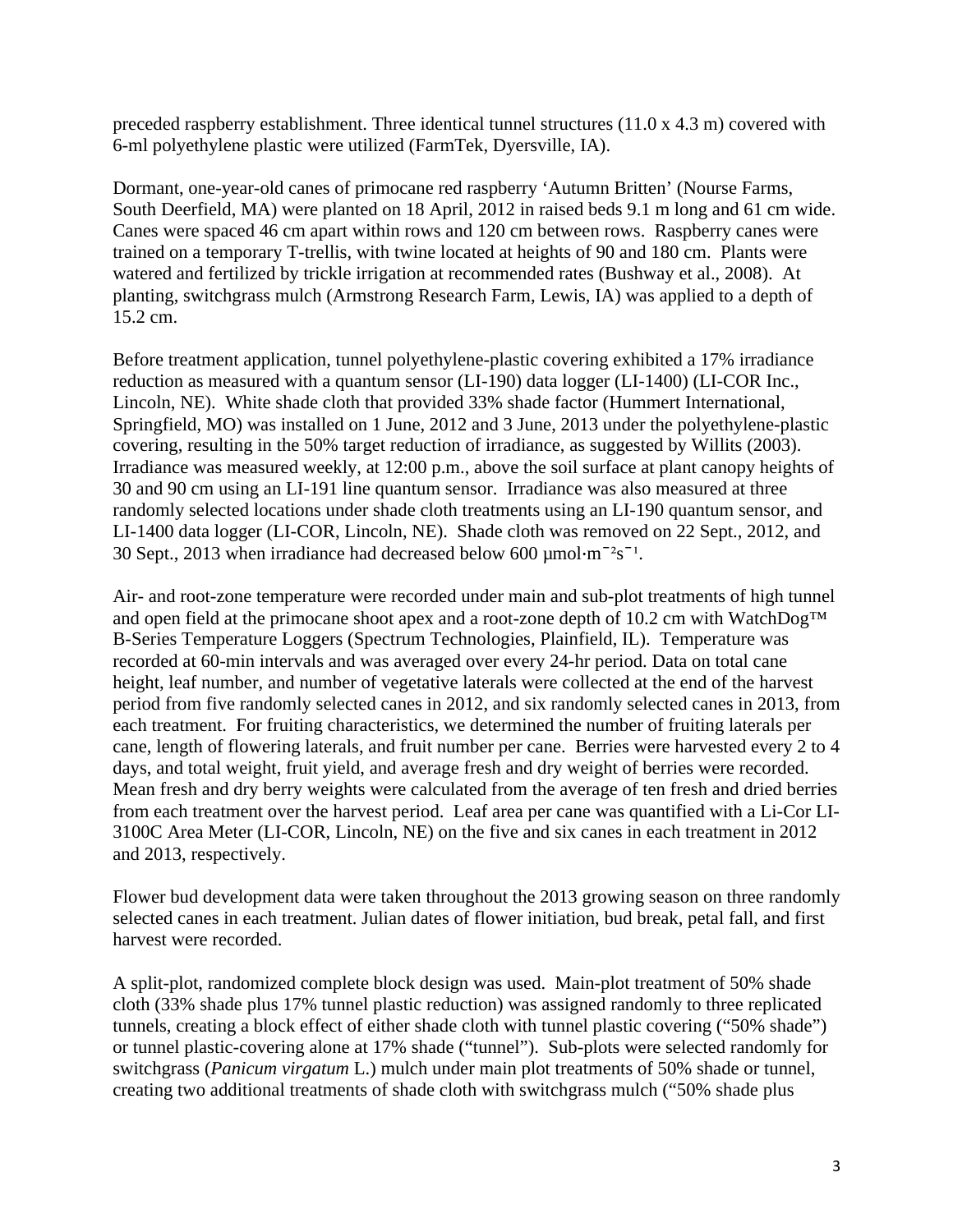mulch") and tunnel-plastic covering plus mulch ("tunnel plus mulch"). Data were subjected to analysis of variance, and least square means were separated with LSD mean separation at  $P \leq$ 0.05 (SAS, Version 9.3).

## **Results**

## *Irradiance.*

Open-field irradiance in 2012 ranged from 995  $\mu$ mol·m<sup>-2</sup>·s<sup>-1</sup> on 20 Sept. to 2066  $\mu$ mol·m<sup>-2</sup>·s<sup>-1</sup> on 26 July; whereas in tunnels with 6-ml woven polyethylene-plastic, tunnel irradiance was 727  $\mu$ mol·m<sup>-2</sup>·s<sup>-1</sup> on 20 Sept. to 1682  $\mu$ mol·m<sup>-2</sup>·s<sup>-1</sup> on 21 July. In 2012, thirty-three percent shade cloth plus the tunnel's plastic covering reduced irradiance by an additional 123 and 829  $\mu$ mol·m<sup>-</sup>  $2 \cdot s^{-1}$  on 20 Sept. and 21 July, respectively.

In 2013, open-field irradiance radiance ranged from 1340  $\mu$ mol·m<sup>-2</sup>·s<sup>-1</sup> on 24 Sept. to 1990  $\mu$ mol·m<sup>-2</sup>·s<sup>-1</sup> on 3 June; whereas in tunnels with 6-ml woven polyethylene-plastic, tunnel irradiance was  $1285 \mu$ mol·m<sup>-2</sup>·s<sup>-1</sup> on 4 Sept. to  $1574 \mu$ mol·m<sup>-2</sup>·s<sup>-1</sup> on 3 July. Seasonal reduction of irradiance averaged 58.6% under the combination of 50% shade cloth and plastic covering of the tunnel during both growing seasons.

# *Temperature.*

2012. Maximum daily open-field air temperature ranged from 26.6 to 37.7 °C for three weeks in July, with lows in the mid-teens to mid-twenties during the same period. Air-temperature means with 50% shade cloth plus tunnel plastic covering were 24.5, 27.1, 22.1, and 17.0 °C for the months of June, July, August, and Sept., respectively.

Switchgrass mulch reduced root-zone temperature in high tunnel primocane raspberry production by 2.5 °C. Compared to the open-field plot, root-zone temperature reduction with shade cloth and mulch ranged from 3.6 °C in July to 1.4 °C in Sept., whereas mulch alone (without shade cloth) reduced root-zone temperature by 3.0 and 0.5 °C in July and Sept., respectively (Fig. 1). Mean root-zone temperature was increased by 0.8 °C in the absence of soil mulch compared with mulch (Fig. 1).

2013. Maximum root-zone temperature occurred on Aug. 28 under all treatments in the high tunnel. On Aug. 28, main plot treatment of 50% shade increased root-zone temperature by 1.6°C compared to the open-field plot, with an additional increase of 1.5°C increase of root-zone temperature of tunnel plastic alone (Fig. 2). Compared to the control treatment of tunnel plastic alone, maximum root-zone temperature was reduced by 3.7 and 4.9°C with the presence of tunnel plus soil mulch and 50% shade cloth plus mulch, with a mean reduction of 3.5°C with the presence of soil mulch. Optimum mean root-zone temperature was best achieved by 50% shade cloth and soil mulch, with an increase 0.7°C. Root-zone temperature increased in variability in the absence of soil mulch (Fig. 2).

### *Fruit and Growth Development.*

2012. Thirty-three percent shade and soil mulch were associated with an 11% reduction of primocane-fruiting raspberry weight (Table 1) in 2012. Cooler root-zone temperature had a greater effect on fruit yield, with a 35.5% increase at the beginning of harvest when root-zone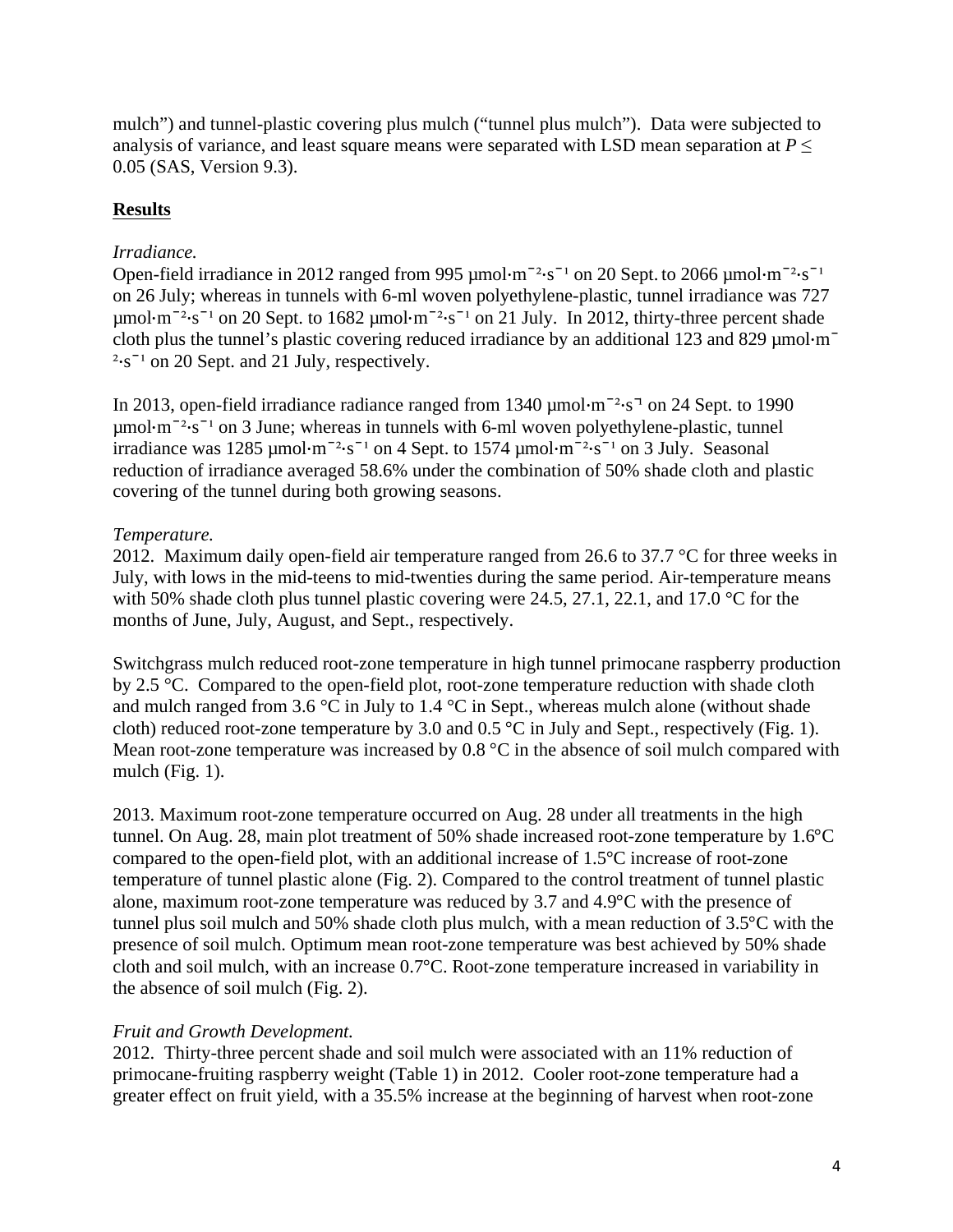temperature ranged from 19.3 to 26.2 °C. As mean root-zone temperature decreased below 18.4 °C, treatments became analogous and production started to decline. In the absence of soil mulch, primocanes under 50% shade cloth were slow to yield large quantities of fruit. As the season progressed and air- and root-zone temperatures decreased, greater berry yield was produced in treatments without shade cloth and mulch.

Shade and mulch did not influence the growth and development parameters in the first year of establishment and partial production (Table 2). Poor canopy development, including the number of laterals produced, number of leaves, and leaf area, was observed in plots without mulch, but results were inconclusive. While mulch and 50% shade cloth plus mulch increased mean cane height by 23.6 and 52.1 cm, respectively, there were no changes in the development of fruiting laterals or time-to-ripening (Table 2).

2013. Total berry yield was reduced with 50% shade plus mulch compared to tunnel alone plus mulch. Average fresh berry weight increased by 11% where 50% shade was the treatment. When mulch was incorporated with shade (50% plus shade), average fresh berry weight declined slightly over the growing season (Table 1).

Primocane cane height was reduced by in the presence of 50% shade compared to tunnel plastic alone. While soil mulch cooled the root-zone temperature to near optimum temperature for primocane growth, there were no changes in cane height when soil mulch was the sole factor. Cane height did not affect the number of vegetative and flowering laterals. Leaf area increased 2.5 times with 50% shade compared to 50% shade plus mulch. Increased leaf area was not associated with increased leaf number except with 50% shade. Flower lateral length was reduced significantly when 50% shade plus mulch was used. No difference of canopy light transmission was seen between treatments (data not shown).

### **Discussion**

According to the National Oceanic and Atmospheric Administration (NOAA) National Climactic Center, 2012 was the warmest year on record for the lower 48 states nationally, and the thirdwarmest year on record for Iowa (NOAA, 2012). Due to extreme temperatures in 2012, air temperature located at the primocane shoot apex was not influenced by shade cloth in tunnel production. In comparison, the spring of 2013 was the wettest on record, resulting in extremely saturated soils for the months of March, April, and May. Adventitious shoots just out of dormancy were submerged in water for two consecutive weeks in April. As a result, primocane growth was delayed and overall cane growth was stunted.

In the increased air- and root-zone temperatures of 2012, floral primordial development continued into the summer when irradiance was twice the optimal range. Adventitious shoot and lateral growth were not affected by decreased irradiance from 50% shade cloth in 2012 but were affected in 2013 (Table 2). Similar to previous research by Oliveira et al. (2004) and Remberg et al.(2010), berry size decreased under increased tunnel irradiance and root-zone temperatures. Shade cloth reduced cane height and the number of leaves produced on the primocanes but leaf area was larger. This indicates that leaf area with tunnel plastic consisted of a large number of small leaves with increased internode spacing.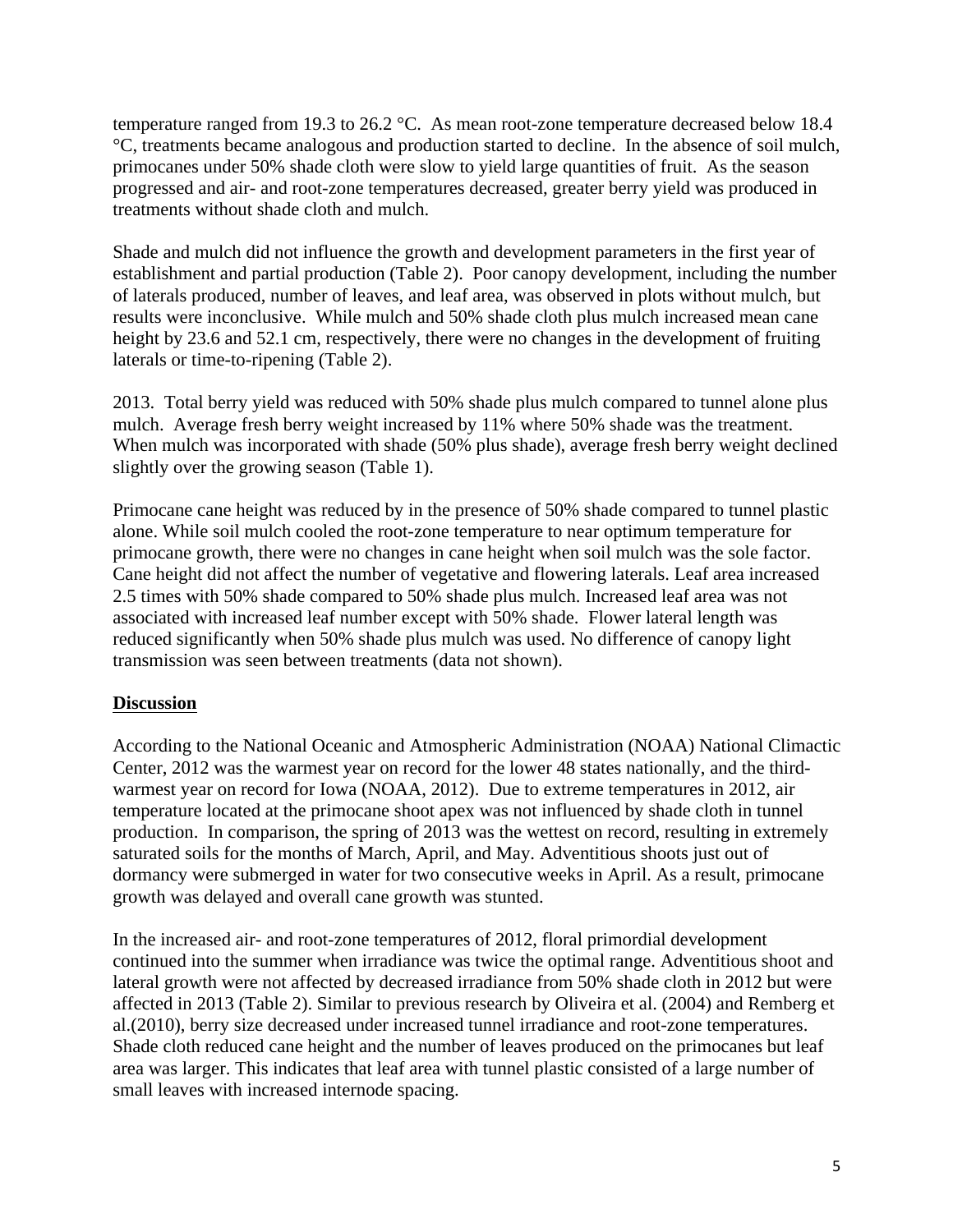Consistent with previous research by Carew et al. (2003), fruit development and yield were favored when root-zone temperatures were 17.5 to 24 °C. Although no difference was found between timing of flower bud development at varying root-zone temperatures, decreased fruit yield was observed when root-zone temperatures increased beyond 25 °C. In 2012, use of mulch was associated with increased berry weight but in 2013 had no effect.

Similar to Remberg et al. (2010), we found that increased irradiance decreased fresh berry weight, but flowering progressed regardless of irradiance and advancement of harvest season. This recognizes a possible inverse relationship with accumulated growing degree days and yield as suggested by Oliveira et al. (2004). Furthermore, differentiation of floral buds occurred when air temperature was 20 to 30 °C.

### **References**

- Braun, J.W. and J.K.I. Garth. 1984. Intracane yield compensation in the red raspberry. J. Amer Soc. Hort. Sci. 109:526-530.
- Bushway, L., M. Pritts, and D. Handley. 2008. Raspberry and blackberry production guide for the Northeast, Midwest, and Eastern Canada. Natural Resource, Agriculture, and Engineering Service Publication NRAES-35, Ithaca, NY.
- Carew, J.G., K. Mahmood, J. Darby, P. Hadley, and N.H. Battey. 2003. The effect of temperature, photosynthetic photon flux density, and photoperiod on the vegetative growth and flowering of 'Autumn Bliss' raspberry. J. Amer. Soc. Hort. Sci. 128:291-296.
- Crandall, P.C. and H.A. Daubeny. 1990. Raspberry management. In "Small Fruit Crop Management" (G.J. Galletta and D.G. Himelrick, Eds.), pp. 157-213. Prentice Hall, Englewood, Cliffs, NJ.
- Demchak, K. 2009. Small fruit production in high tunnels. HortTechnology 19:44-49.
- Domoto, P., G. Nonnecke, B. Havlovic, L. Riesselman, D. Breach, N. Howell, S. Quint, and L. Naeve. 2009. High tunnel bramble production in 2008. In "Ann. Prog. Report.–2008" for Armstrong and Neely-Kinyon R&D farms ISRF08-12, and Hort. Res. Sta., ISRF08. pp 32-37.
- Heide, O.M. and A. Sonsteby. 2011. Physiology of flowering and dormancy regulation in annual and biennial-fruiting red raspberry (Rubus idaeus L.) - A review. J. Hort. Sci. Biotech. 86:433-442.
- Heidenreich, C., M. Pritts, M.J. Kelly, and K. Demchak. 2007. High tunnel raspberries and blackberries. Department of Horticulture Publication No. 47. Cornell University, Ithaca, NY.
- Hoover, E., J. Luby, D. Bedford, M. Pritts, E. Hanson, A. Dale, and H. Daubeny. 1989. Temperature influence on harvest date and cane development of primocane-fruiting red raspberries. Acta Hort. 262:297-303.
- Hoppula, K.L. and T.J. Salo. 2007. Tensiometer-based irrigation scheduling in perennial strawberry cultivation. Irr. Sci. 25:401-409.
- Jett, L.W. 2001. High tunnel temperature management. West Virginia University Extension Service. Agriculture and Natural Resources, Morgantown, WV.
- Lockshin, L.S. and D.C. Elfving. 1981. Flowering response of 'Heritage' red raspberry to temperature and nitrogen. HortScience 16:527-528.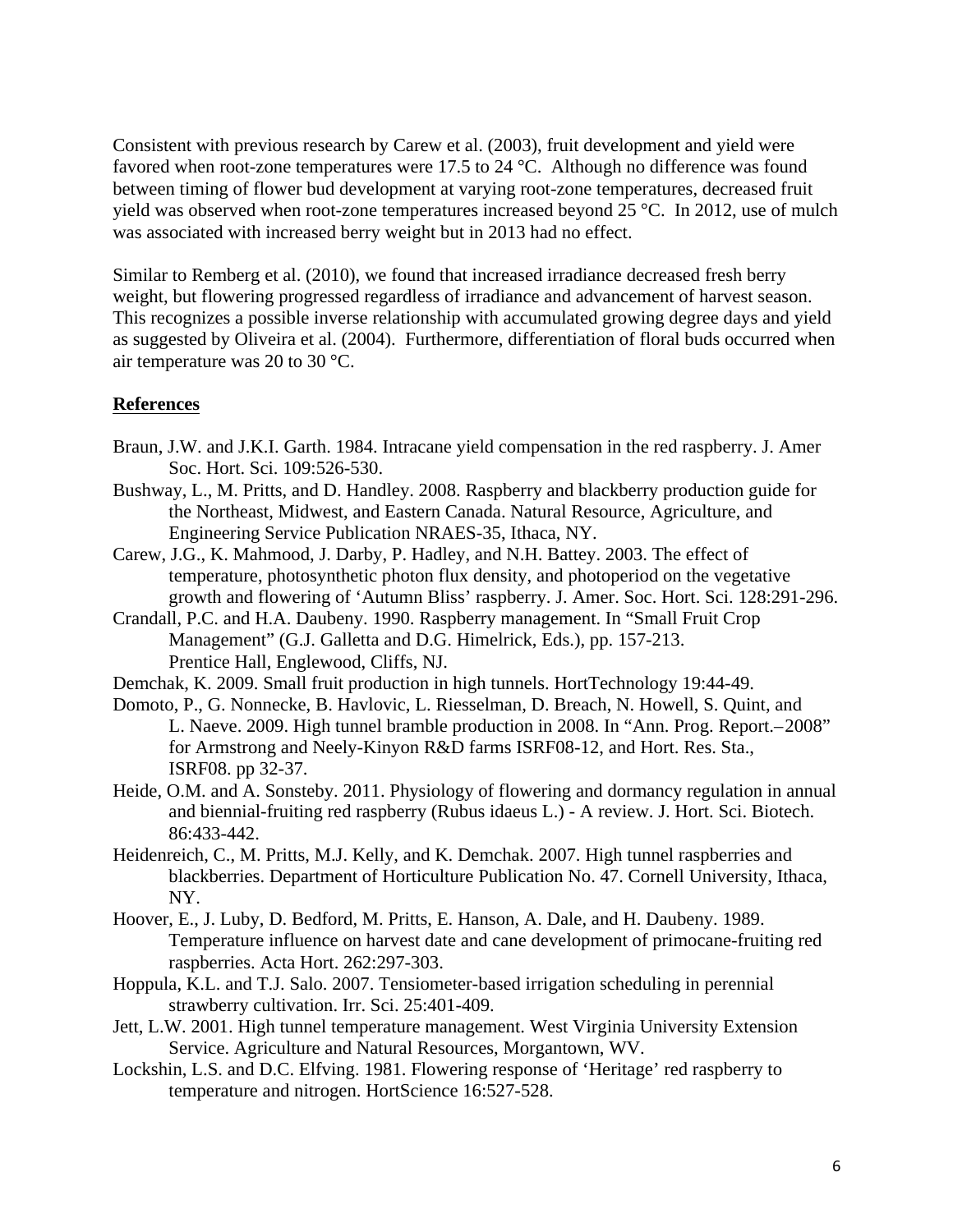National Oceanic and Atmospheric Administration. 2012. Summer 2012 recap. National Weather Service. Syracuse, IN.

- Retrieved from http://www.climatewatch.noaa.gov/article/2012/summer-2012-recap
- Oliveira, P.B., C.M. Oliveira, and A.A. Monteiro. 2004. Pruning date and cane density affect primocane development and yield of 'Autumn Bliss' red raspberry. HortScience 39:520-524.
- Privé, J.P., J.A. Sullivan, J.T.A. Proctor, and O.B. Allen. 1993. Climate influences vegetative and reproductive components of primocane-fruiting red raspberry cultivars. J. Amer. Soc. Hort. Sci. 118:393-399.
- Pritts, M.P. 2008. Primocane-fruiting raspberry production. HortScience 43:1640-1641.
- Remberg, S.F., A. Sonsteby, K. Aaby, and O.M. Heide. 2010. Influence of postflowering temperature on fruit size and chemical composition of 'Glen Ample' raspberry (Rubus idaeus L.). J. Agr. Food Chem. 58:9120-9128.

SAS Institute Inc. 2012. SAS/STAT User's Guide. Release 9.3 ed. Cary, N.C.

- Stafne, E.T., J.R. Clark, and C.R. Rom. 2001. Leaf gas exchange response of 'Arapaho' blackberry and six red raspberry cultivars to moderate and high temperatures. HortScience 36:880-883.
- Teasdale, J.R. and C.L. Mohler. 1991. Light transmittance, soil temperature, and soil moisture under residue of hairy vetch and rye. Agron. J. 85:673-680.
- Willits, D.H. 2003. The effect of cloth temperature on the cooling efficiency of shade cloths in greenhouses. Amer. Soc. Agr. Eng. 46:1215-1221.

#### **Acknowledgements**

We thank the North America Bramble Growers Research Foundation for partial support of this project. We also thank student interns, Elly Arganbright and Austin Schott, for their assistance in data collection and plot maintenance.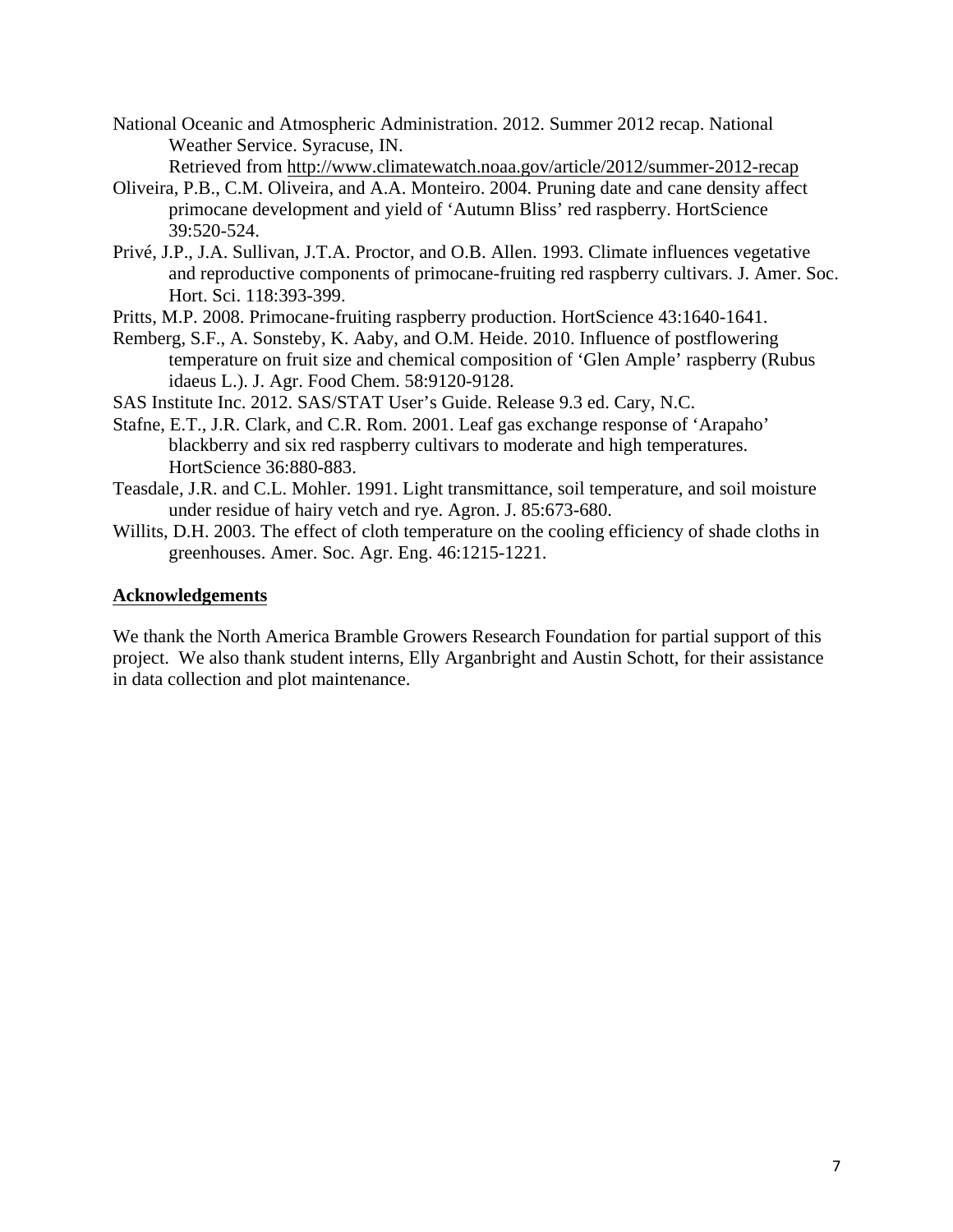Table 1. Fruiting characteristics of primocane red raspberry 'Autumn Britten' produced in high tunnels in 2012 and 2013. Data represent means of three pooled high tunnels across main and sub-plot treatments of 50% shade, 50% shade plus mulch, tunnel plastic, and tunnel plastic plus mulch.

|                                  |            |                   |            |              | Fresh berry |                  | Dry berry        |               |
|----------------------------------|------------|-------------------|------------|--------------|-------------|------------------|------------------|---------------|
| Treatment                        |            | Berry yield $(g)$ |            | Berry number |             | weight $(g)y$    |                  | weight $(g)y$ |
|                                  |            | 2012              | 2013       | 2012         | 2013        | 2012             | 2013             | 2013          |
| Tunnel alone (17%)               |            |                   |            |              |             |                  |                  |               |
| shade) <sup><math>z</math></sup> |            |                   |            |              |             |                  |                  |               |
|                                  | No mulch   | 1348.9 a          | 22901.9 ab | 216 a        | 8673 a      | 2.7a             | 2.7 <sub>h</sub> | .37 a         |
|                                  | Plus mulch | 1481.7 a          | 25657.1 a  | 572 a        | 9836 a      | 2.6 a            | 2.6 <sub>b</sub> | .36 a         |
| Tunnel $(17% + 33%$              |            |                   |            |              |             |                  |                  |               |
| shade cloth) <sup>z</sup>        |            |                   |            |              |             |                  |                  |               |
|                                  | No mulch   | 1164.2 a          | 22185.9 ab | 482 a        | 8148 a      | 2.7a             | 2.9a             | .39 a         |
|                                  | Plus mulch | 945.6 a           | 19458.2 b  | 342 a        | 6800 a      | 2.3 <sub>b</sub> | $2.8$ ab         | .38 a         |

<sup>z</sup> Means followed by the same letter within columns are not different from one another based on LSD of mean separation ( $P \le 0.05$ ).

ʸFresh and dry berry weight from an average of ten berry weight sample.

**Table 2.** Growth and physiological characteristics of primocane red raspberry 'Autumn Britten' produced in high tunnels in 2012 and 2013. Data represent means of three pooled high tunnels across main and sub-plot treatments of 50% shade, 50% shade plus mulch, tunnel plastic, and tunnel plastic plus mulch.

|                                                   | Height (cm) |                   | Adventitious<br>lateral no. |        | Leaf no. |                    | Leaf area $\text{cm}^2$ ) |        | Flower<br>length<br>(cm) <sup>y</sup> |
|---------------------------------------------------|-------------|-------------------|-----------------------------|--------|----------|--------------------|---------------------------|--------|---------------------------------------|
| Treatment                                         | 2012        | 2013              | 2012                        | 2013   | 2012     | 2013               | 2012                      | 2013   | 2013                                  |
| Tunnel alone<br>$(17\% \text{ shade})^2$          |             |                   |                             |        |          |                    |                           |        |                                       |
| No mulch                                          | 111.1a      | 118.2 a           | 67.1 a                      | 25.7 a | 151.5a   | 174.5 ab           | 3262a                     | 3361 b | $10.3$ ab                             |
| Plus mulch<br>Tunnel $(+33\%$<br>shade cloth) $z$ | 129.7a      | 118.3a            | 47.8 a                      | 36.1 a | 192.3 a  | 288.6 a            | 3906a                     | 5475 b | 14.2 ab                               |
| No mulch                                          | 106.1a      | 96.0 <sub>b</sub> | 31.5 a                      | 38.0 a | 109.1 a  | $269.0$ ab         | 2878 a                    | 8538 a | 16.7a                                 |
| Plus mulch                                        | 158.2 a     | $100.2$ ab        | 94.5 a                      | 23.1 a | 198.2 a  | 159.8 <sub>b</sub> | 4980 a                    | 3505 b | 8.0 <sub>b</sub>                      |

<sup>z</sup> Means followed by the same letter within columns are not different from one another based on LSD of mean separation ( $P \le 0.05$ ).

ʸFlowering lateral length averaged from five randomly selected flowering laterals.

**Key for treatments listed in Figures 1 and 2 on following page**: Tunnel = 17% shade effect from tunnel covering and no soil mulch;  $50\%$  Shade = 33% shade cloth  $+ 17\%$  shade from tunnel covering and no soil mulch; Tunnel plus mulch = 17% shade from tunnel covering and soil mulch; 50% Shade plus mulch =  $33\%$  shade cloth +  $17\%$  shade from tunnel covering and soil mulch applied.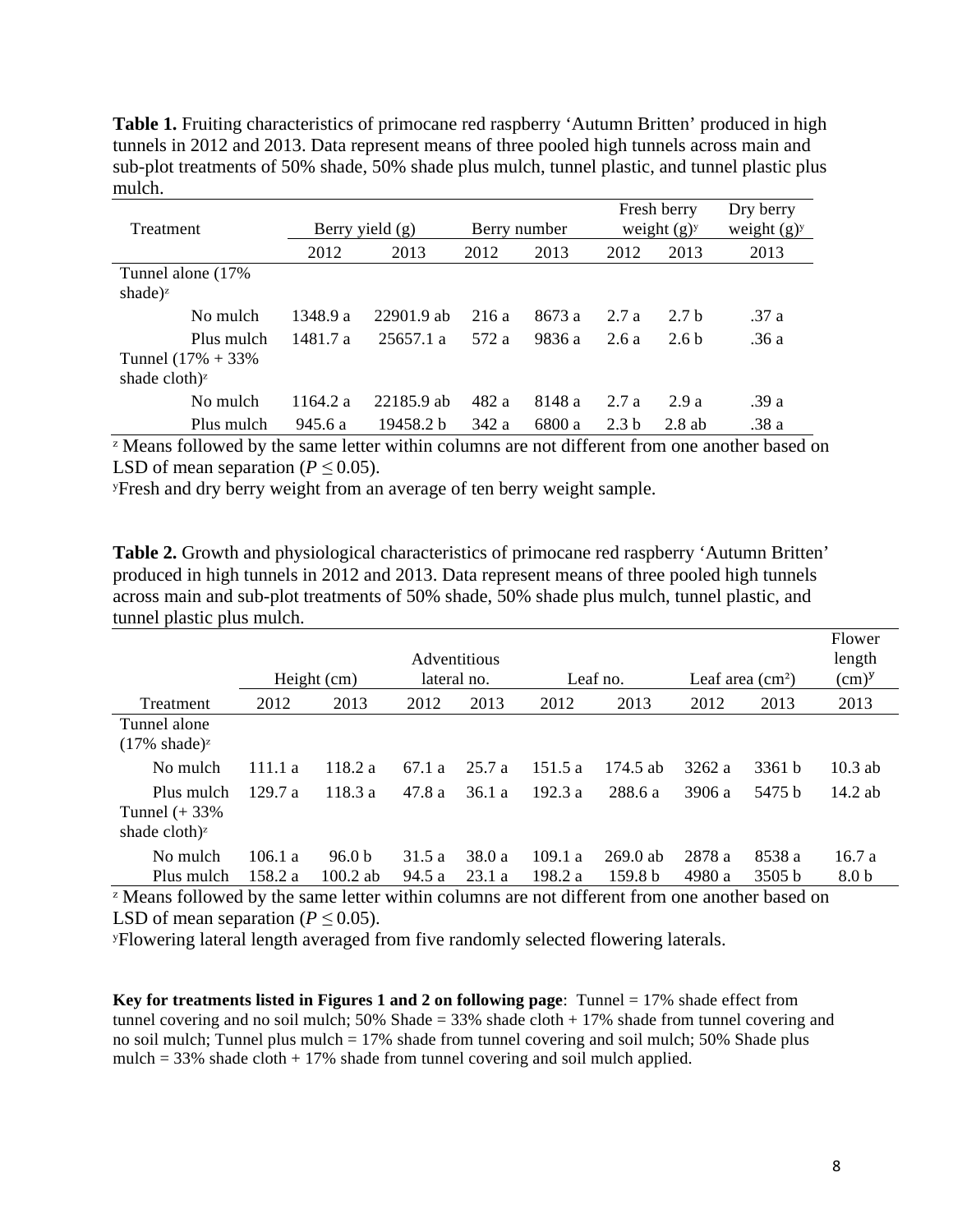

**Fig. 1.** Main and sub-plot treatment effects from 50% shade cloth (shade) and switchgrass soil mulch (mulch) on mean root-zone temperature differences from open-field, at a depth of 10.2 cm. Data represent daily means of three pooled high tunnel replications compared to open-field production. Temperature was recorded at 60 min intervals and averaged over every 24 hr period in 2012.



**Fig. 2.** Main and sub-plot treatment effects from 50% shade cloth (shade) and switchgrass soil mulch (mulch) on mean root-zone temperature differences from open-field, at a depth of 10.2 cm. Data represent daily means of three pooled high tunnel replications compared to open-field production. Temperature was recorded at 60 min intervals and averaged over every 24 hr period in 2013.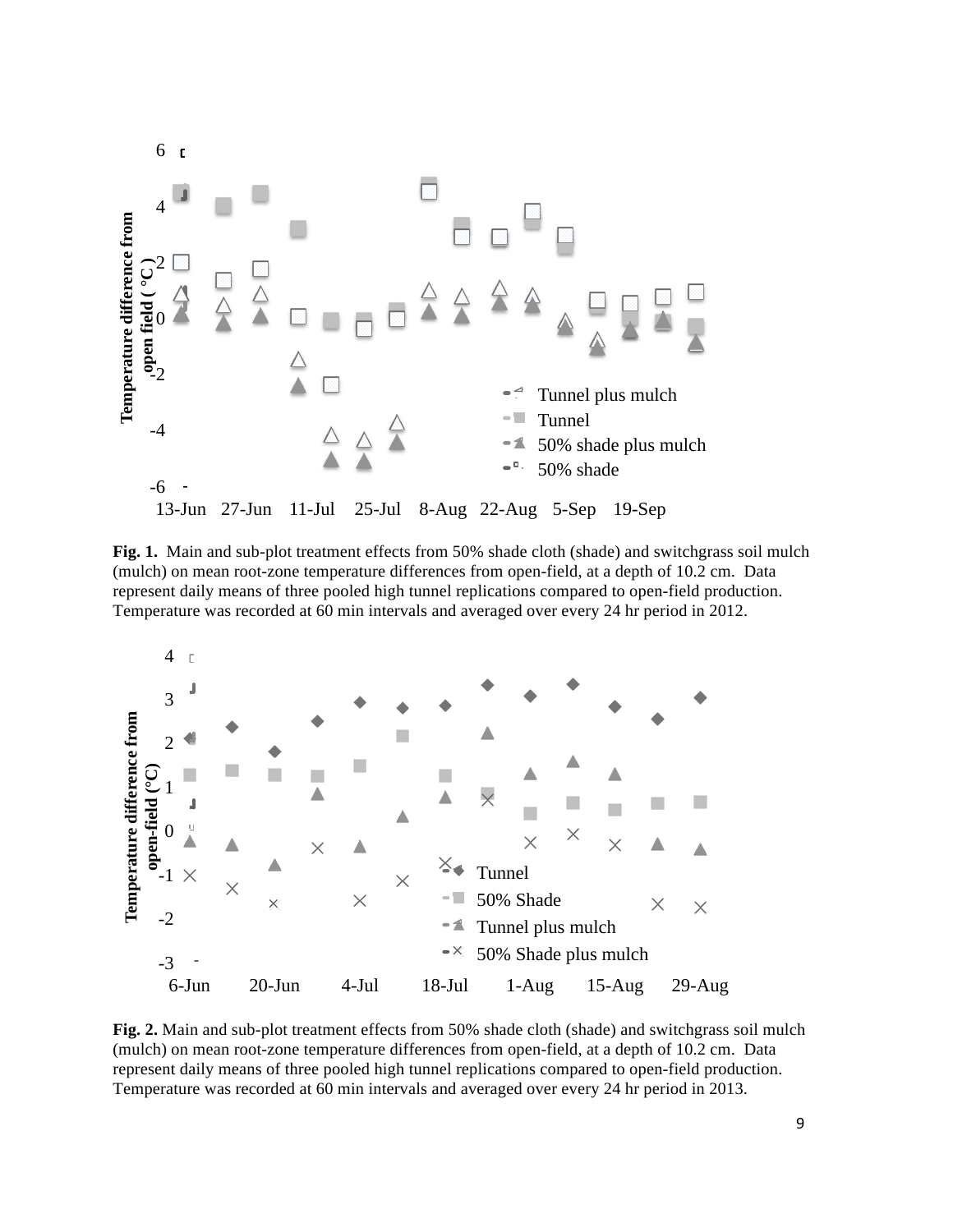

**Photo 1**: 'Autumn Britten' primocanes grown with switchgrass mulch and under shade cloth (50% shade obtained from 17% shade effect of tunnel covering and 33% shade cloth).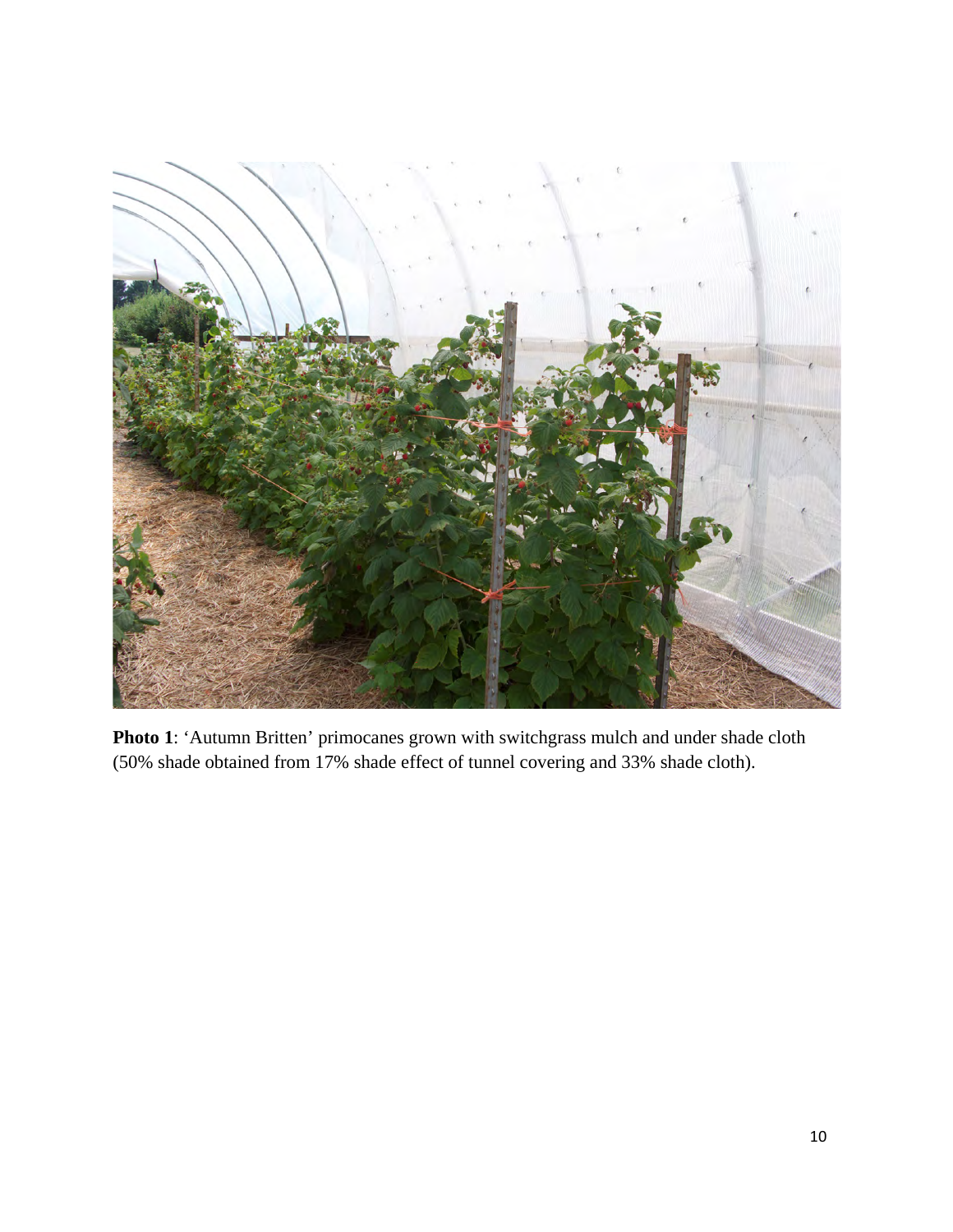

**Photo 2:** Leah Riesselman (graduate student) and Austin Schott (student intern) recording light transmission through canopy irradiance.